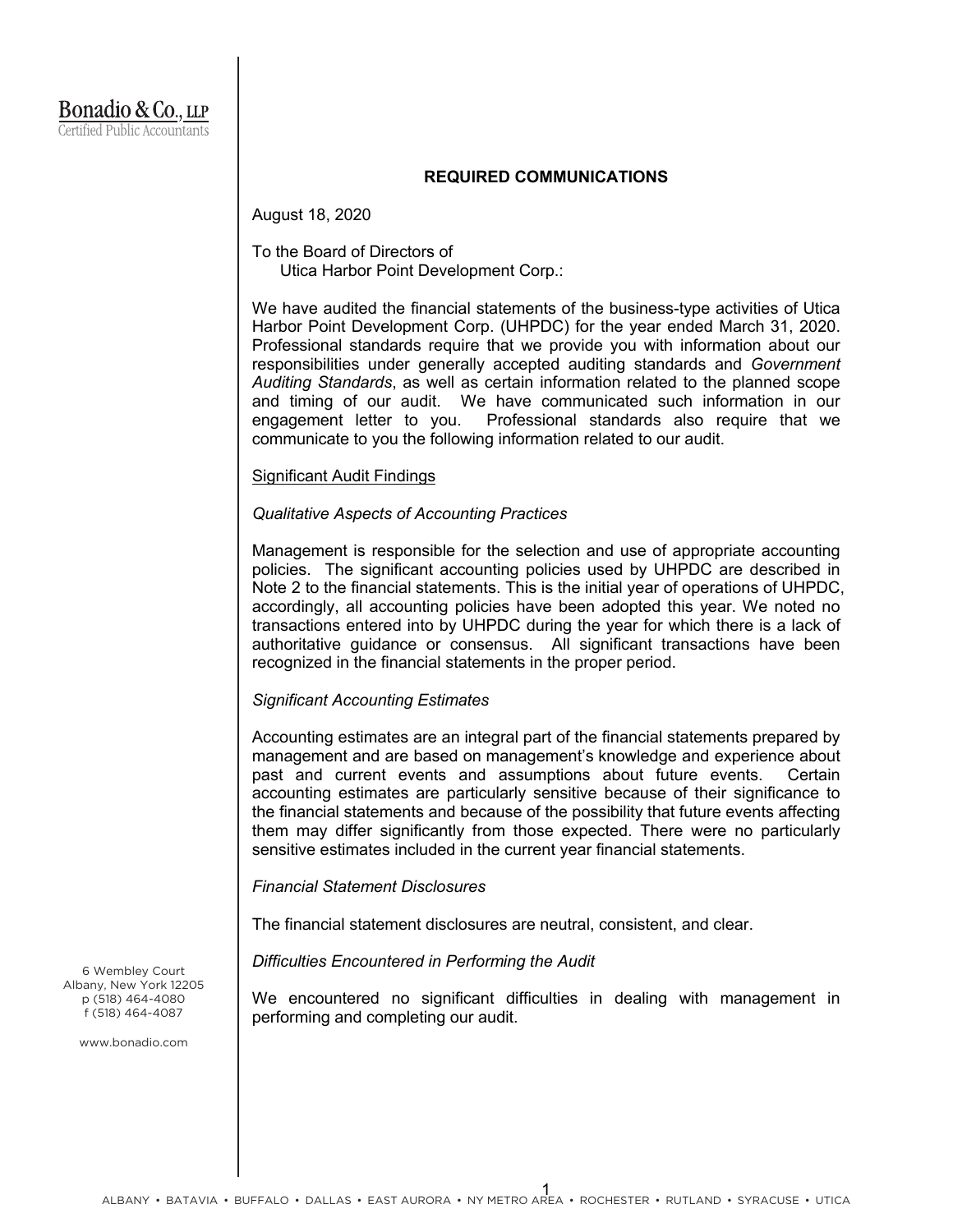Board of Directors of Utica Harbor Point Development Corp. Page 2

## *Corrected and Uncorrected Misstatements*

Professional standards require us to accumulate all known and likely misstatements identified during the audit, other than those that are clearly trivial, and communicate them to the appropriate level of management. Management has corrected all such misstatements. The following misstatements detected as a result of our audit procedures, were corrected by management:

See attachment.

## *Disagreements with Management*

For purposes of this letter, a disagreement with management is a financial accounting, reporting, or auditing matter, whether or not resolved to our satisfaction, that could be significant to the financial statements or the auditor's report. We are pleased to report that no such disagreements arose during the course of our audit*.*

## *Management Representations*

We have requested certain representations from management that are included in the management representation letter dated August 18, 2020.

## *Management Consultations with Other Independent Accountants*

In some cases, management may decide to consult with other accountants about auditing and accounting matters, similar to obtaining a "second opinion" on certain situations. If a consultation involves application of an accounting principle to UHPDC's financial statements or a determination of the type of auditor's opinion that may be expressed on those statements, our professional standards require the consulting accountant to check with us to determine that the consultant has all the relevant facts. To our knowledge, there were no such consultations with other accountants.

### *Other Audit Findings or Issues*

We generally discuss a variety of matters, including the application of accounting principles and auditing standards, with management each year prior to retention as UHPDC's auditors. However, these discussions occurred in the normal course of our professional relationship and our responses were not a condition to our retention.

### Restriction on Use

This information is intended solely for the use of the Board of Directors and management of UHPDC and is not intended to be and should not be used by anyone other than these specified parties.

Very truly yours,

Bonadio & Co., LLP

Bonadio & Co., LLP